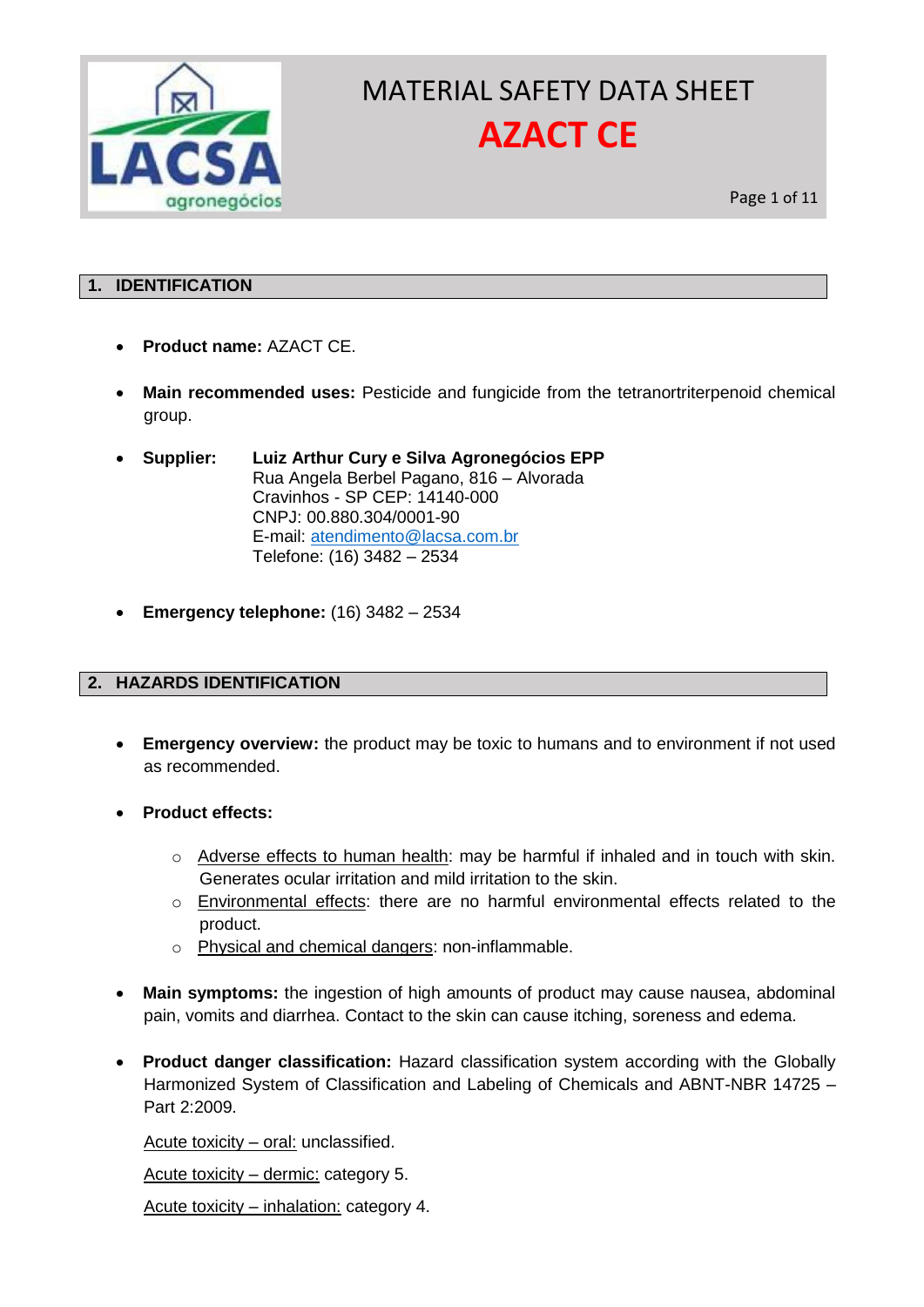

Page 2 of 11

Skin Corrosion/Irritation: category 3. Serious Eye Damage/Eye Irritation: category 2B. Respiratory or Skin Sensitization: impossible classification. Germ Cell Mutagenicity: impossible classification. Carcinogenicity: impossible classification. Reproductive Toxicology: impossible classification. Target Organ Systemic Toxicity - Single Exposure: impossible classification. Target Organ Systemic Toxicity - Repeated Exposure: impossible classification. Aspiration Toxicity: impossible classification. Acute aquatic toxicity: impossible classification. Chronic aquatic toxicity: impossible classification. Flammable liquids: unclassified.

**Appropriate elements on labeling:** 

| Pictogram            |           |  |
|----------------------|-----------|--|
| <b>Warning words</b> | Attention |  |

## **Hazard statements:**

- H313: May be harmful in contact with skin.
- H332: Harmful if inhaled.
- H316: Causes mild skin irritation.
- H320: Causes eye irritation.

## **Precautionary statements:**

- P312: Call a POISON CENTER/doctor f you feel unwell.
- P261: Avoid breathing dust/fumes/gas/mist/vapours/spray.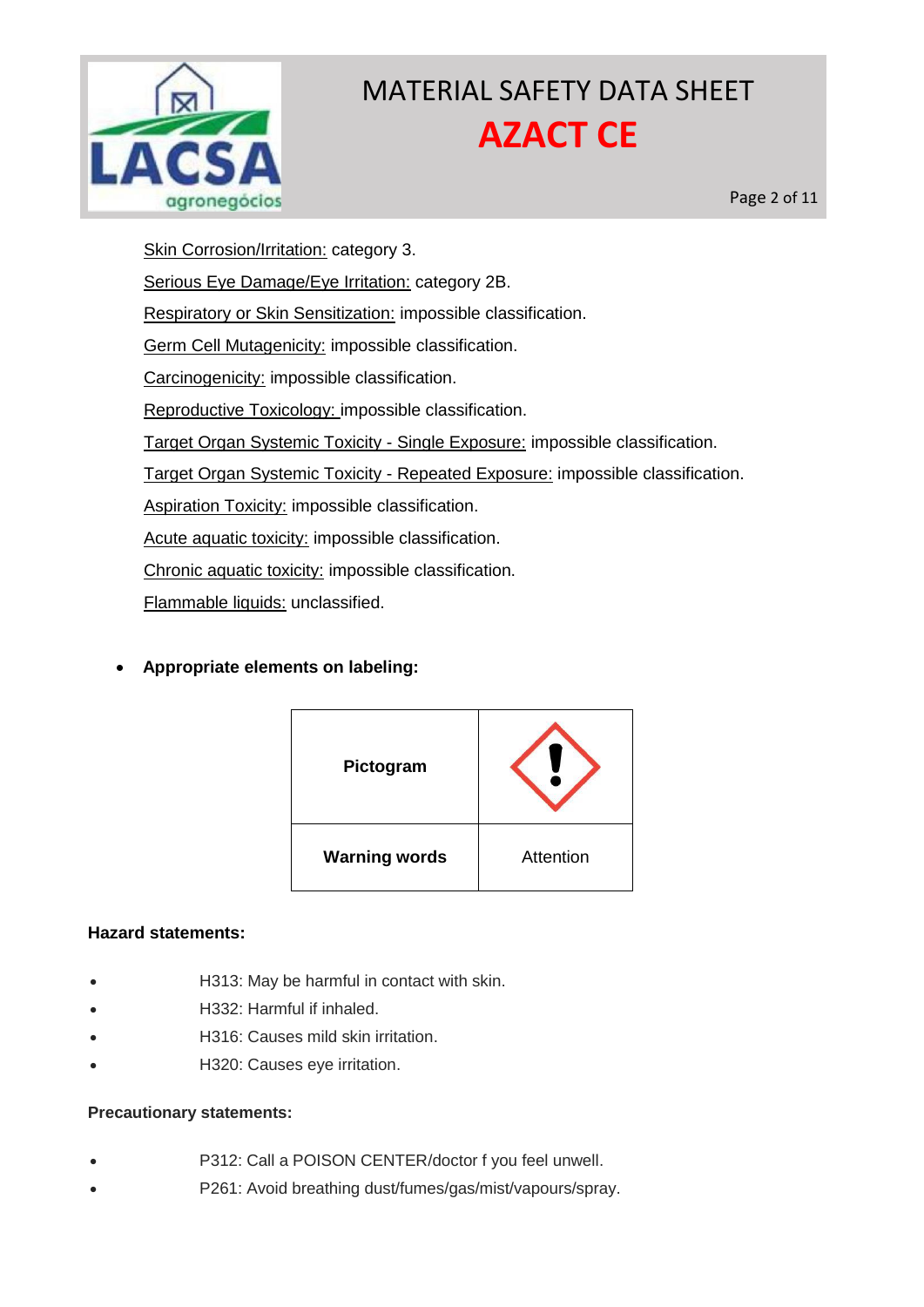

P271: Use only outdoors or in a well-ventilated area.

 P305+351+338: IF IN EYES: Rinse cautiously with water for several minutes. Remove contact lenses if present and easy to do – continue rinsing.

## **3. COMPOSITION/INFORMATION ON INGREDIENTS**

**Chemical characterization:** this product is a mixture.

### **Hazardous or regulated compounds:**

| <b>Chemical name</b>                                                                                                                                                                                                                                                                                                                                                                             | CAS-<br>number                     | <b>Concentrati</b><br><b>on</b> | <b>Molecular</b><br>formula                  | <b>Synonyms</b>     | <b>Hazard</b><br>classification                |
|--------------------------------------------------------------------------------------------------------------------------------------------------------------------------------------------------------------------------------------------------------------------------------------------------------------------------------------------------------------------------------------------------|------------------------------------|---------------------------------|----------------------------------------------|---------------------|------------------------------------------------|
| Dimethyl (2aR, 3S, 4S,<br>R, S, 7aS, 8S, 10R,<br>10aS, 10bR)- 10-<br>(acetyloxy) 3,5-<br>dihydroxy-4- $(1S, 2S,$<br>6S, 8S, 9R, 11S)-2-<br>hydroxy-11- methyl-<br>5,7,10-trioxatetracyclo<br>$[6.3.1.0^{2.6}.0^{9.11}]$ dodec-3-<br>$en-9-yl] - 4-methyl-8-$<br>$\{[(2E)-2-methylbut-2-$<br>enoylloxy} octahydro-<br>1H-furo [3', 4', 4a]<br>naphto [1,8-bc] furan-5,<br>10a (8H)- dicarboxylate | 11141-17-<br>6/106500-<br>$25 - 8$ | 2,4g/L<br>$(0,24\%$ m/v)        | $C_{35}H_{44}O_{16}$<br>$C_{33}H_{42}O_{14}$ | Azadiractina<br>A/B | <b>Skin</b><br>sensibilization<br>: category 1 |

Hazard classification system according with the Globally Harmonized System of Classification and Labeling of Chemicals and ABNT-NBR 14725 – Part 2:2009.

#### **4. FIRST AID MEASURES**

Take the exposed to fresh air. Remove all the exposed clothes. Wash the exposed body parts with water and soap. If the person is unconscious and does not breathe anymore, apply oxygenation or artificial breathing. Forward to the closer healthcare service with this sheet.

 **Inhalation:** remove the exposed to airy places. If the person presents any difficulty on breathing, look for a doctor immediately. If the person is not breathing, apply artificial breathing. Use and intermediate (alike Ambu®) to perform the procedure.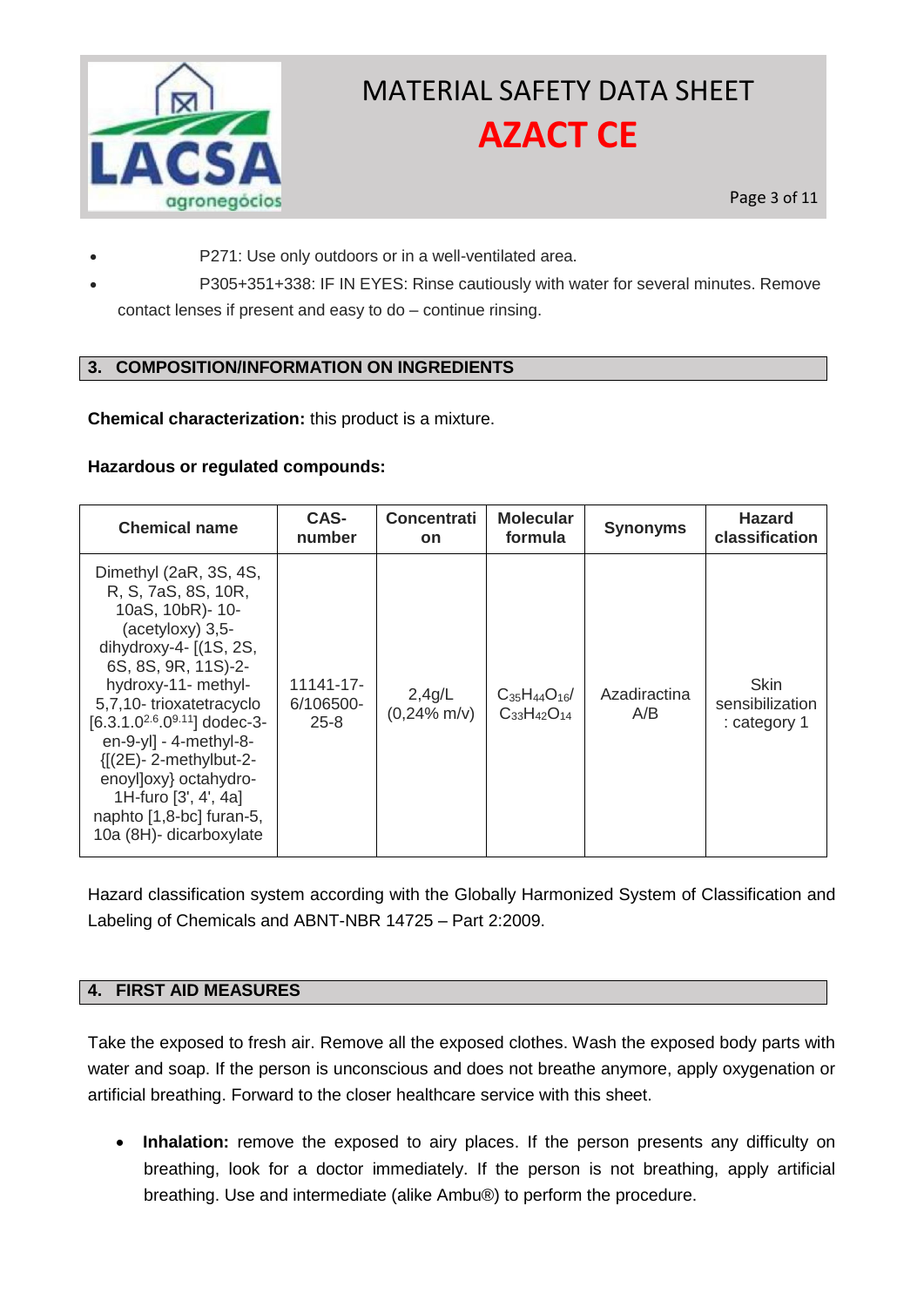

- **Skin contact:** wash the affected area with water and soap immediately, for the maximum amount of time. Remove the contamined clothes. If there are any other effects or symptoms, ask for a doctor. Wash the contamined clothes before using them again.
- **Eye contact:** wash them immediately for the maximum amount of time. Keep the eyes opened in order to guarantee an adequate eye washing. Call a physician if any irritation occurs.
- **Ingestion:** Do not induce vomiting without medical advice, though it may happen spontaneously and in that case, it should not be avoided. Lay the patient by its side to avoid any liquid breathing. Call a physician immediately. ATTENTION: Never give anything by mouth to an unconscious person.
- **Actions that should be avoided:** do not perform cardiopulmonary resuscitation if the patient has ingested the product. Use an intermediate (as Ambu®) to perform the procedure.
- **Protection for the first aid performers:** avoid oral, cutaneous, ocular and inhalatory contact with the product during the process.
- **Notes for the physician:** there is no specific antidote. In case of ingestion, gastric lavage is recommend at a maximum of 2 hours after ingestion. The symptomatic treatment should comprehend measure of support and correction of hydroeletrolitic and metabolic disturbs, as well as respiratory assistance. Monitoring of hepatic and renal functions has to be maintained.

## **5. HAZARDS IDENTIFICATION**

- **Suitable extinguishing media:** use water mist, carbon dioxide or dry chemical. Always stay along with wind to avoid intoxication
- **Unsuitable extinguishing media:** avoid water spray directly on the product.
- **Specific hazards during firefighting:** evacuate the rea and extinguish fire with a safe security area. Contain the water used on firefighting. Stay on your back to the wind. Use water mist to cool down equipment exposed to fire heat.
- **Special protective equipment for firefighters:** breathing equipment and appropriate vests.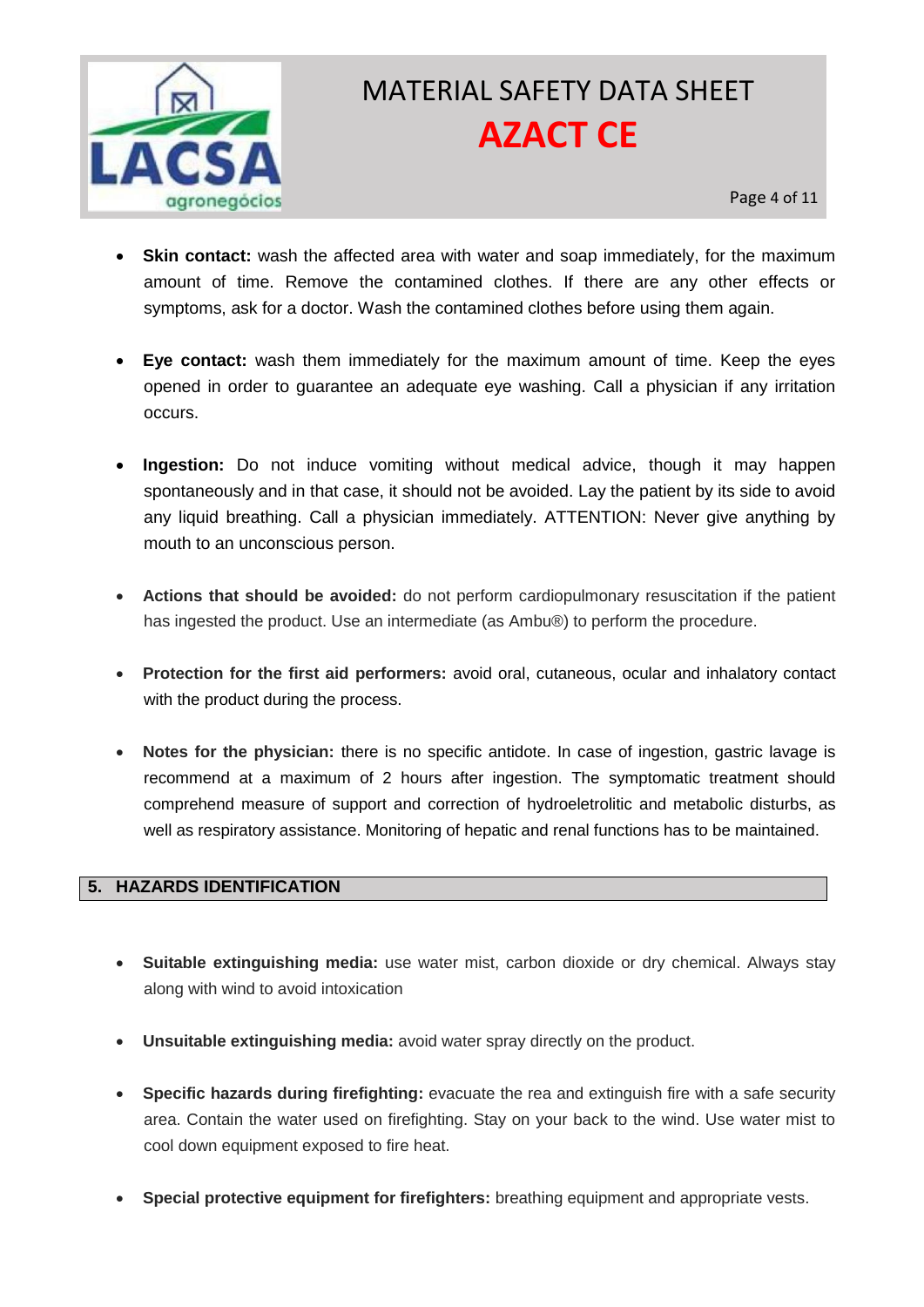

 **Specific hazards of the chemical combustion:** the chemical combustion may generate acetic acid, ethanol, toxic fumes, carbon dioxide and carbon monoxide.

### **6. ACCIDENTAL RELEASE MEASURES**

- **Personal precautions:** use impermeable vests, protective glasses, rubber shoes and nitrilic or PVC gloves. Respiratory protection might be necessary depending on the concentrations of the chemical on the ambient and considering the extension of the spillage. In that case, semifacial or full-face masks are recommended.
	- o **Ignition sources:** interrupt electric energy and turn off sources of sparks. Remove from the area every material that may cause a fire: (i.e.: diesel oil).
	- o **Dust control:** not applicable as the product is a liquid.
	- o **Inhalation and skin, mucosa and eye contact prevention**: use protective clothes and accessories as recommended above on Personal precautions area.
- **Environmental precautions:** avoid watercourses contamination by sealing the entrance of pluvial water galleries. Avoid that product residues affect water sources.
- **Cleaning methods:** eliminate every source of heat or fire. Move curious people away and install hazard signalization. Avoid contact with the skin or clothes. **Paved floor:** absorb the product with sand or sawdust and gather the material with the assistance of a shovel. Put on a sealed and identified container. **Soil:** take away the contamined layers of soil until reaching non-contamined soil. Gather the material and put it on a sealed and identified container. Contact the supplier. **Watercourses:** interrupt immediately the catchment for human or animal consumption; contact the closest environmental agency and the emergency center of the supplying company. The spilled product should not be used anymore. Call the registrant for returning and final destination.
- **Prevention of secondary hazardous:** avoid that the product contaminates streams, lakes, water fountains, wells, drainage systems and sewers.

#### **7. HANDLING AND STORAGE**

#### **HANDLING**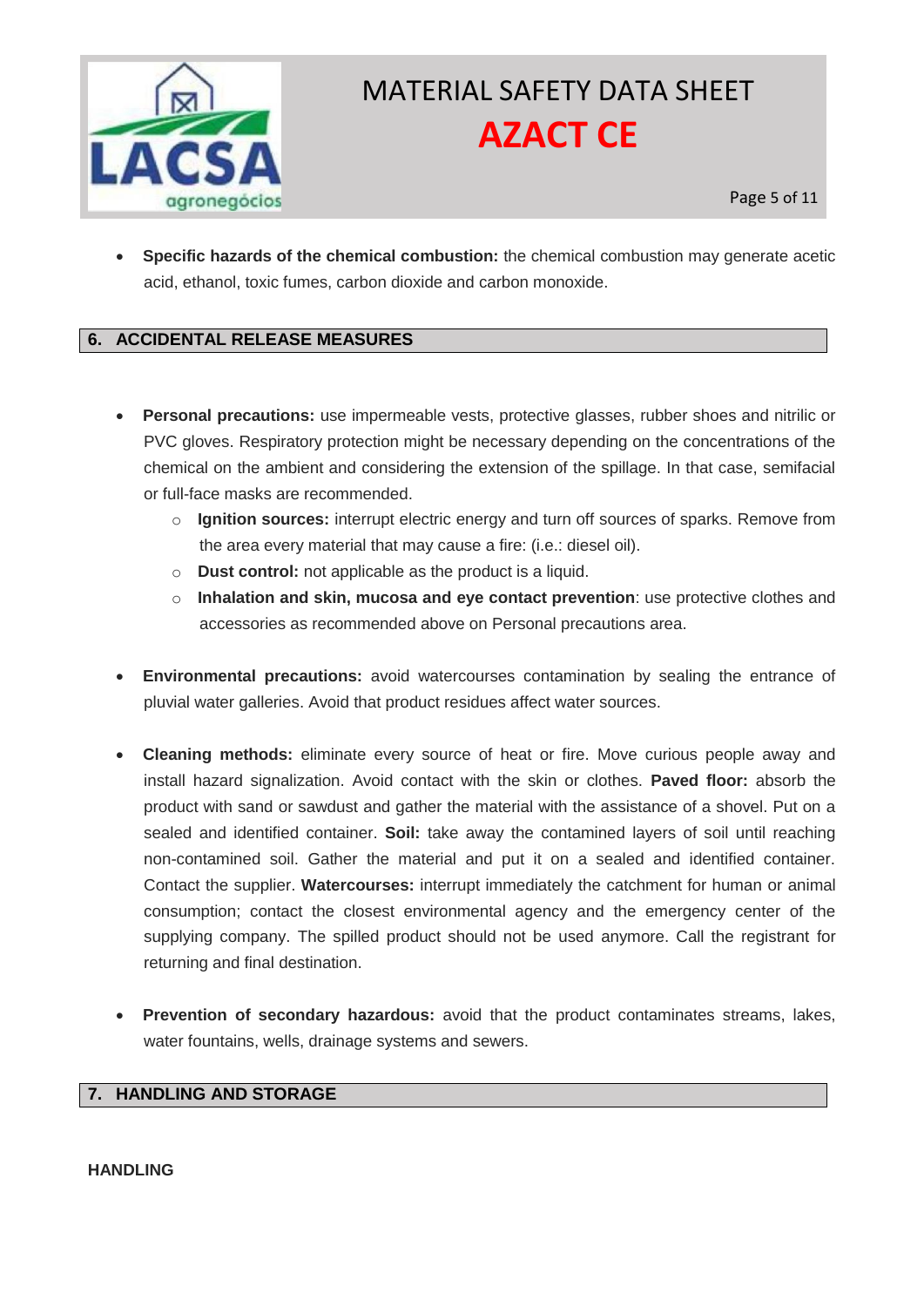

- **Technical measures:** product exclusive for agricultural use. AZAC CE is a pesticide/fungicide from the group of the group of tetranortriterpenoides and is a 100% natural and safe for humans, birds and non-target species, such as pollinators and natural predators. No restrictions are imposed as in some agrochemicals classics. MODE OF ACTION: See package insert. APPLICATION PROCEDURE: AZACT EC is indicated for use in spray diluted in water. Shake the product before preparing the solutions. The product should be used in the form of spray overland. PREPARATION: Add product to spray along with clean water. To complete the amount recommended by the product, keep the mixture stirring. WITHDRAWAL PERIOD: Not establishing withdrawal period is required. RE-ENTRY INTERVAL PEOPLE IN CROPS AND TREATED AREAS: no re-entry interval in treated crops is necessary. **Keep the product away from children and animals. Before using the product, read the instructions.** 
	- o **Worker exposure prevention:** use protective equipment as described on section 8. Do not eat, drink or some during the product handling. Open the product avoiding spillage. Do not use damaged protective or application equipment. Do not unblock burners, openings, tubes or valves with mouth. Do not manipulate and/or carry damaged packaging.
- **Safe handling instructions:** wear PPE as described on item 8. Handle the product with appropriate local exhaustion or in a well-ventilated area. In the case of intoxication symptoms, immediately stop the work and proceed as described in item 4 of this sheet.
- **Hygiene measures:** Appropriate: Wash contaminated clothing separately, avoiding contact with other personal use items. Wash hands before eating or smoking. Do not handle material near food, feed or drinking water. Inappropriate: do not wash contaminated clothing along with other items of clothing or personal use tools.
- **Storage conditions:** Appropriate: keep the product in its original packaging, always closed. The site should be unique to the product should be isolated from food, drink, feed or other materials. Lock the site, preventing access of unauthorized persons, especially children. There should always be appropriate packages available to involve broken or the collection of leaked product packaging. In case of warehouses, should follow the instructions of ISO 9843 the Brazilian Association of Technical Standards - ABNT. Observe the provisions of state and municipal laws. Inappropriate: humid, heat sources.
- **Incompatible products and materials:** do not store with food, drinks, including those intended for animals.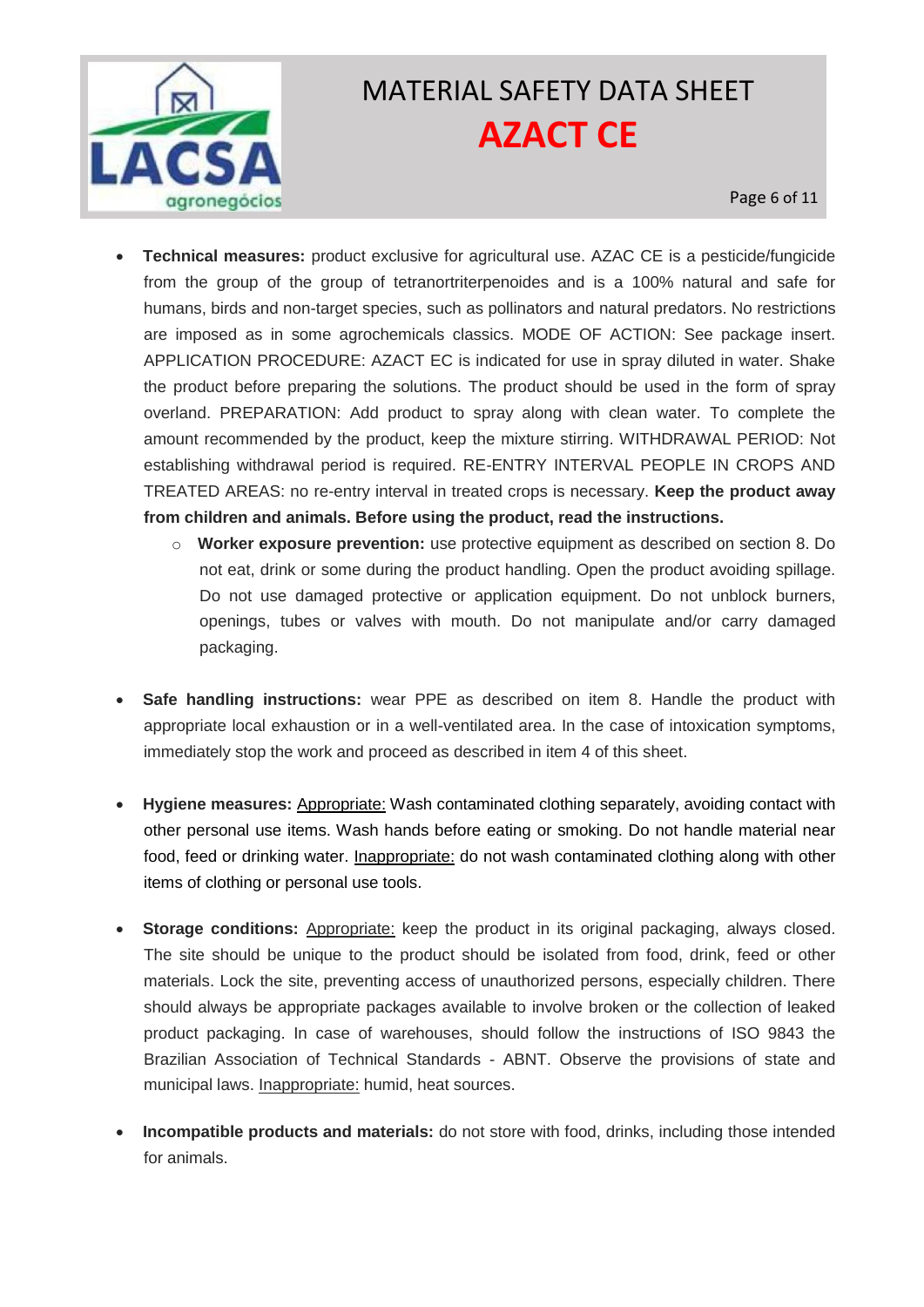

 **Safe materials for packaging:** Recommended: product already packed in suitable containers. Unsuitable: Do not remove the product from its original packaging.

## **8. EXPOSURE CONTROL AND PERSONAL PROTECTION**

 **Engineering control measures:** provide appropriate ventilation. The operator should always wear respiratory equipment even when provided a good ventilation. Keep containers solidly sealed.

#### **Specific control parameters:**

#### **Ocupational exposure limits:**

| <b>Name</b>         | <b>Exposure limit</b> | Type           | <b>Effect</b> | <b>References</b> |
|---------------------|-----------------------|----------------|---------------|-------------------|
| Azadiractina<br>A/B | Not established       | <b>TLV-TWA</b> | ---           | <b>ACGIH 2013</b> |
|                     | Not established       | REL-TWA        | ---           | <b>NIOSH</b>      |
|                     | Not established       | PFI-TWA        | ---           | OSHA              |

#### **Biological Indicators**

| <b>Name</b>         | <b>Biological limit</b> | Type | <b>Collection time</b> | <b>References</b> |
|---------------------|-------------------------|------|------------------------|-------------------|
| Azadiractina<br>A/B | Not established         | BEI  | $--$                   | <b>ACGIH 2013</b> |

**Special cautions:** keep the personal protection equipment clean and in good use conditions, performing periodic inspections and possible maintenances and/or substitutions of damaged equipment.

## **9. PHYSICAL AND CHEMICAL PROPERTIES**

- **Physical state:** liquid.
- **Formulation type:** emulsifiable concentrate.
- **Color:** marrom escuro.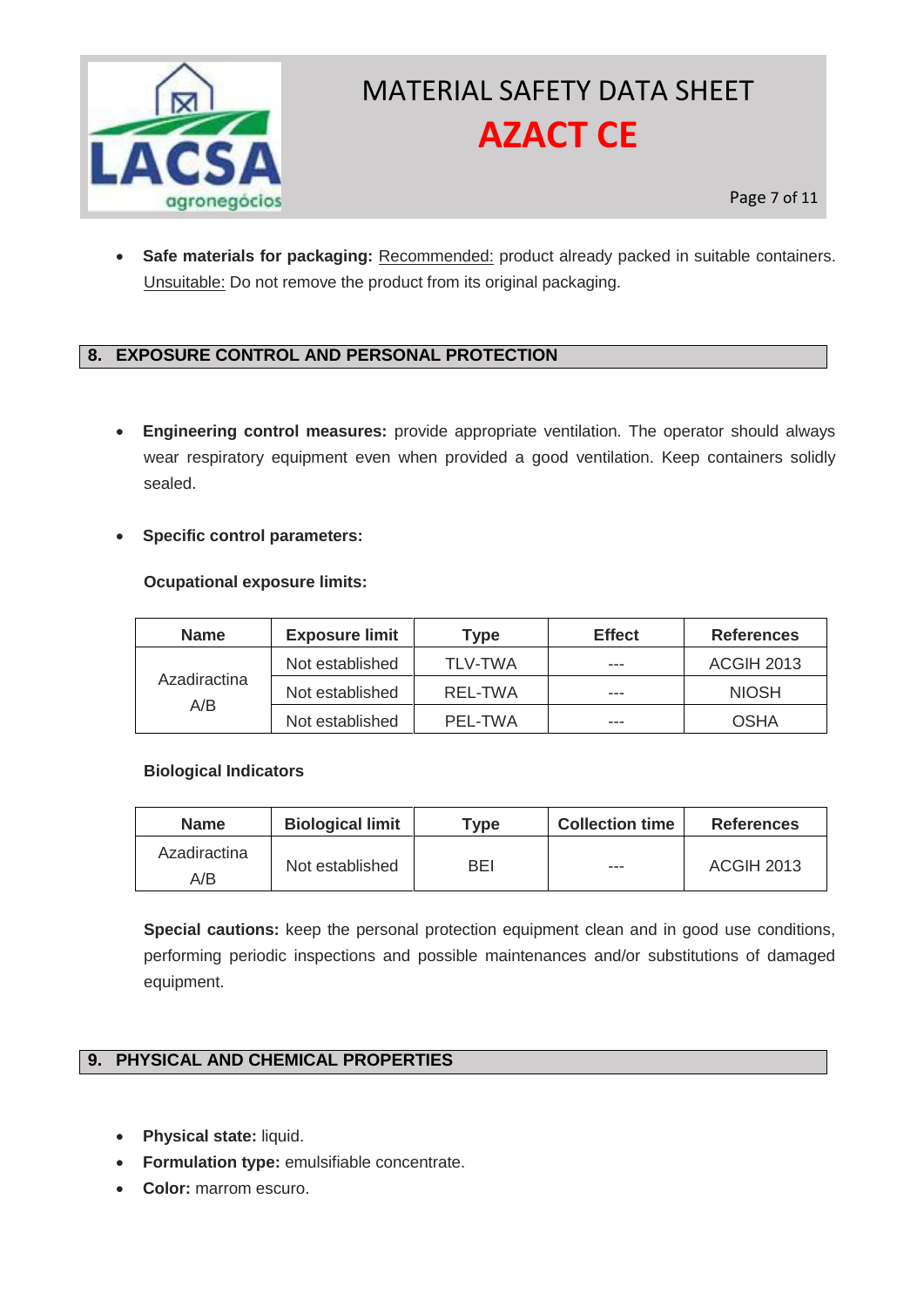

Page 8 of 11

- **Odor:** característico.
- **pH:**  $6.5 7.5$ .
- **Boiling point/freezing point: 140°C**
- **Initial boiling point and ebullition range: >1300°C**
- **Flash point:** not available.
- **Flammability:** not available.
- **Evaporation rate:** not available.
- **Inferior/superior limits of flammability:** not available.
- **Vapor pressure:** < 1,33 EE-5 Pa
- **Vapor density:** not available.
- **Relative density:** 0,98.
- **Solubility/miscibility:** water soluble.
- **Partition coefficient n-octanol/water:** not available.
- **Auto-ignition temperature:** not available.
- **Decomposition temperature:** not available.
- **Viscosity:** not available.

## **10. STABILITY AND REACTIVITY**

- **Chemical stability:** stable under normal conditions of use and storage.
- **Reactivity:** data not available concerning product reactivity.
- **Possibility of dangerous reactions:** data not available.
- **Conditions to be avoided:** avoid contact with heat, high temperatures, sources of ignition and exposure to direct solar light.
- **Incompatible materials or substances:** there are not known incompatible substances.

**Harmful dangerous subproducts:** there are not known harmful subproducts.

## **11. TOXICOLOGIAL INFORMATION**

- **Acute toxicity:**
	- o **Oral LD<sup>50</sup> (rats):** > 5000 mg/Kg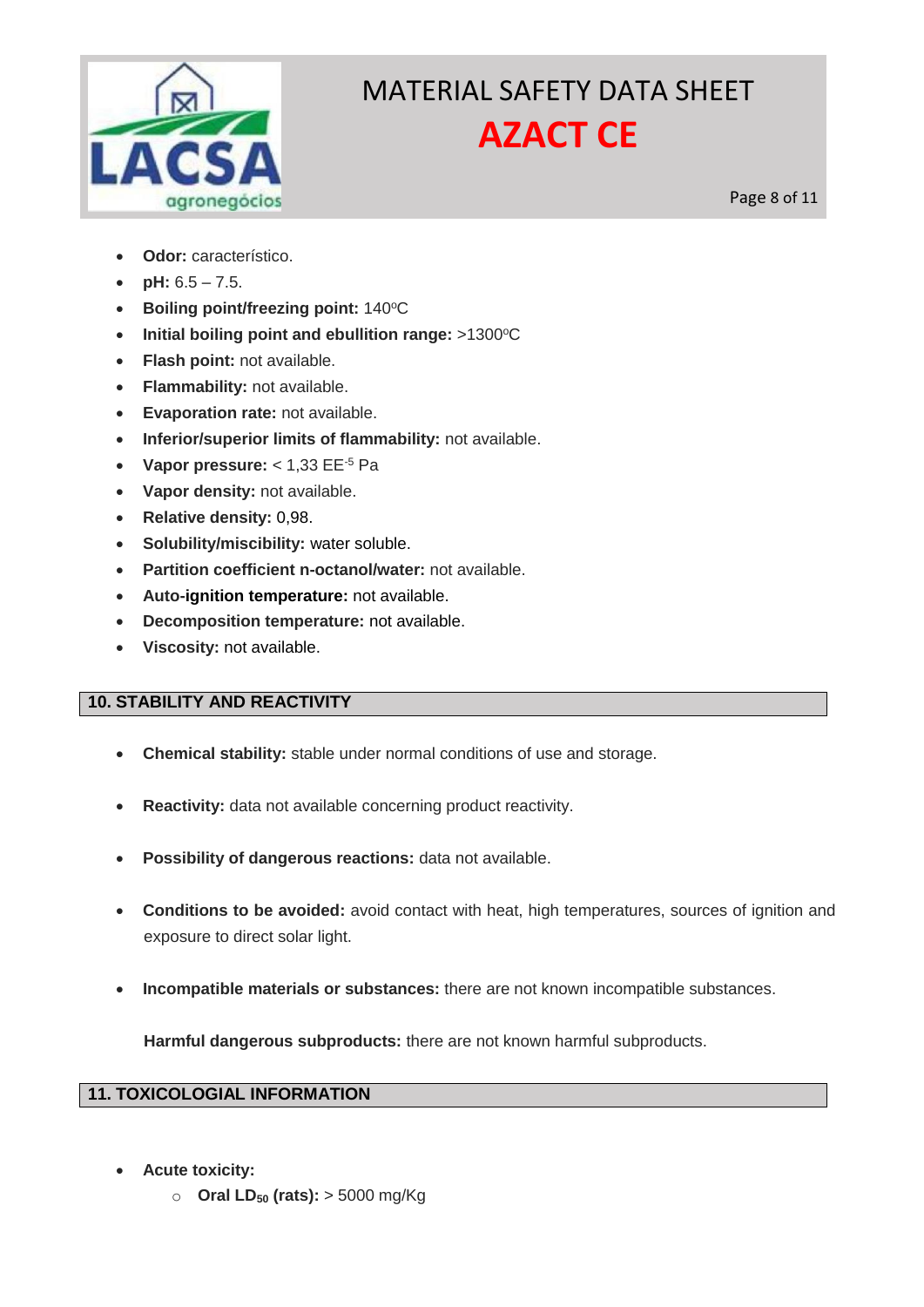

Page 9 of 11

- o **Oral LD<sup>50</sup> (rabbits):** > 4000 mg/Kg.
- o **Inhalatory CL<sup>50</sup> (rats) (4h):** > 1,73 mg/L.
- **Local effects:**
	- o **Cutaneous irritability:** low irritation to the skin.
	- o **Ocular irritability:** low irritation to the eyes.
	- o **Skin sensibilization:** not sensitizing to the skin.
	- o **Respiratory sensibilization:** not available date.
- **Chronical toxicity:**
	- o **Germ Cell Mutagenicity:** no evidences of genotoxicity and mutagenicity.
	- o **Carcinogenicity:** no evidences of carcinogenicity.
	- o **Reproductive Toxicology:** no evidences of reproductive toxicity.
	- o **Target Organ Systemic Toxicity - Single Exposure:** no data available.
	- o **Target Organ Systemic Toxicity - Repeated Exposure:** no data available.
- **Aspiration harmfulness:** no data available.
- **Main symptoms:** the ingestion of huge quantities may cause nausea, abdominal pain, vomits and diarrhea. Contact of the product with skin may can itching, soreness, redness and edema.

## **12. ECOLOGICAL INFORMATION**

- **Ambiental, comportamental effects and product impacts:**
- o **Persistance/degradability:** no data available.
- o **Ecotoxicity:**
	- Crustaceous toxicity: no data available.
	- Algae toxicity: no data available.
	- **Fish toxicity: no data available.**
- o **Soil mobility:** no data available.
- o **Bioacummulation:** no data available.

#### **13. DISPOSAL CONSIDERATIONS**

- **Methods of treatment and disposal:**
	- o **Product:** expired products needs to be discarded appropriately.
	- o **Product remains:** product remains should not be inappropriately discarded after its use. Keep eventual expired remains in its original containers appropriately closed. The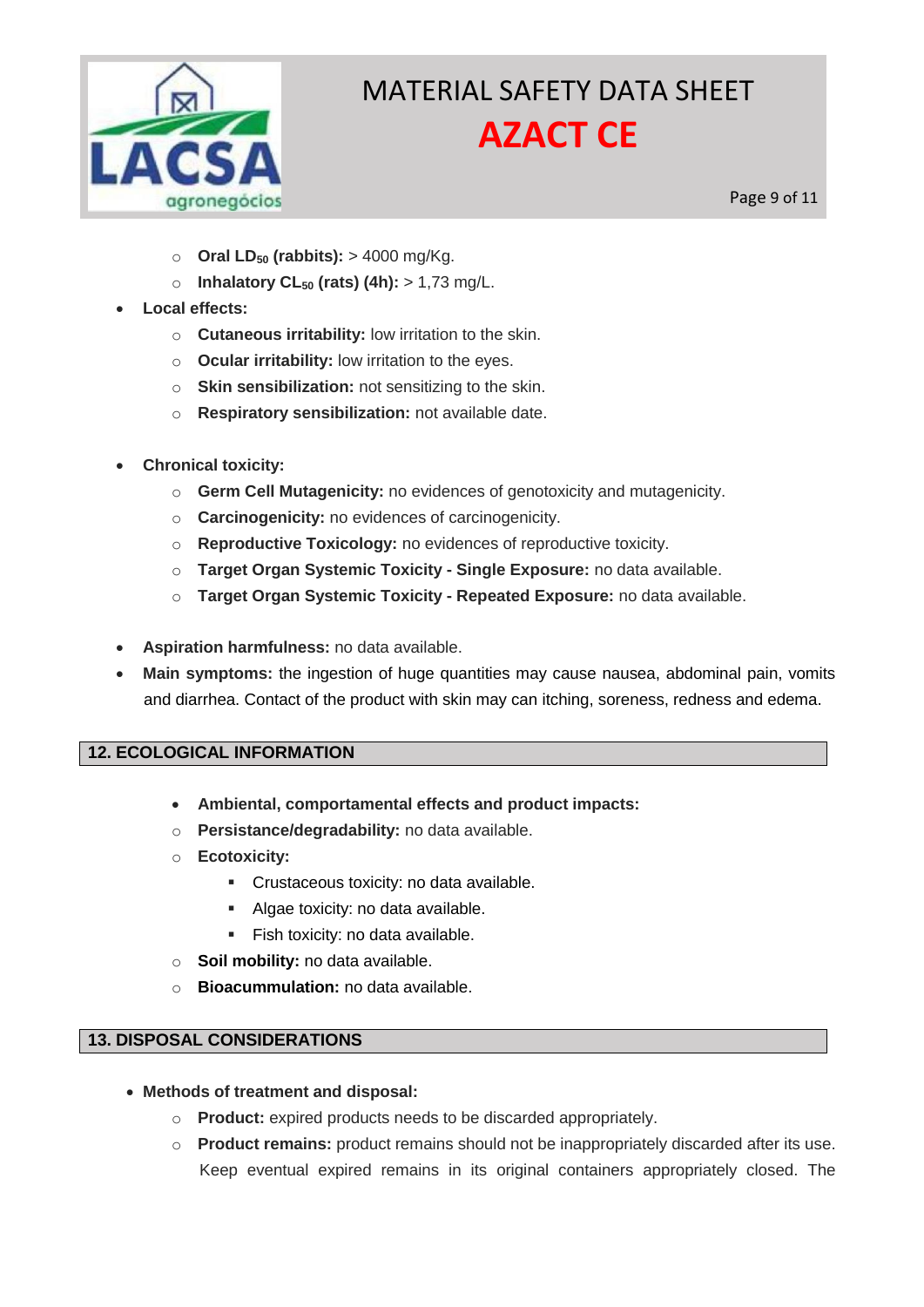

storage of the empty container, until its returning by the user, has to be done on covered place, well aired, sheltered from rain and impermeable floor.

## **14. REGULATORY INFORMATION**

ABNT NBR – 14725 Resolução 420 – ANTT IMDG CODE Registered on Ministério da Agricultura, Pecuária e Abastecimento - MAPA under n. 8015.

### **15. OTHER INFORMATION**

"This sheet has been elaborated by TOXICLIN® Medical Services using data provided by the distributing company. The information in this MSDS represent the current data and reflect with precision our best knowledge to the handling of this product, according specifications provided. Any other uses from the product apart from the recommended are from the user's responsibility.

#### **Definitions:**

Impossible classification – there are not enough or available data for the classification of the product.

Not classified – product is not able to be inserted on a GHS classification, so there is no risk.

#### **Bibliography:**

ASSOCIAÇÃO BRASILEIRA DE NORMAS TÉCNICAS – ABNT. NBR 14725. Adoção do GHS, Parte 2: 2009.

THE CHEMICAL DATABASE. Disponível em: http://ull.chemistry.uakron.edu/erd/. Acesso em 14 de agosto de 2015.

CHEMICAL SAFETY INFORMATION FROM INTERGOVERNMENTAL ORGANIZATIONS – INCHEM. Disponível em: http://www.inchem.org/. Acesso em 14 de agosto de 2015.

HAZARDOUS SUBSTANCES DATA BANK – HSDB. Disponível em: http://toxnet.nlm.nih.gov/cgibin/sis/htmlgen?HSDB. Acesso em 14 de agosto de 2015.